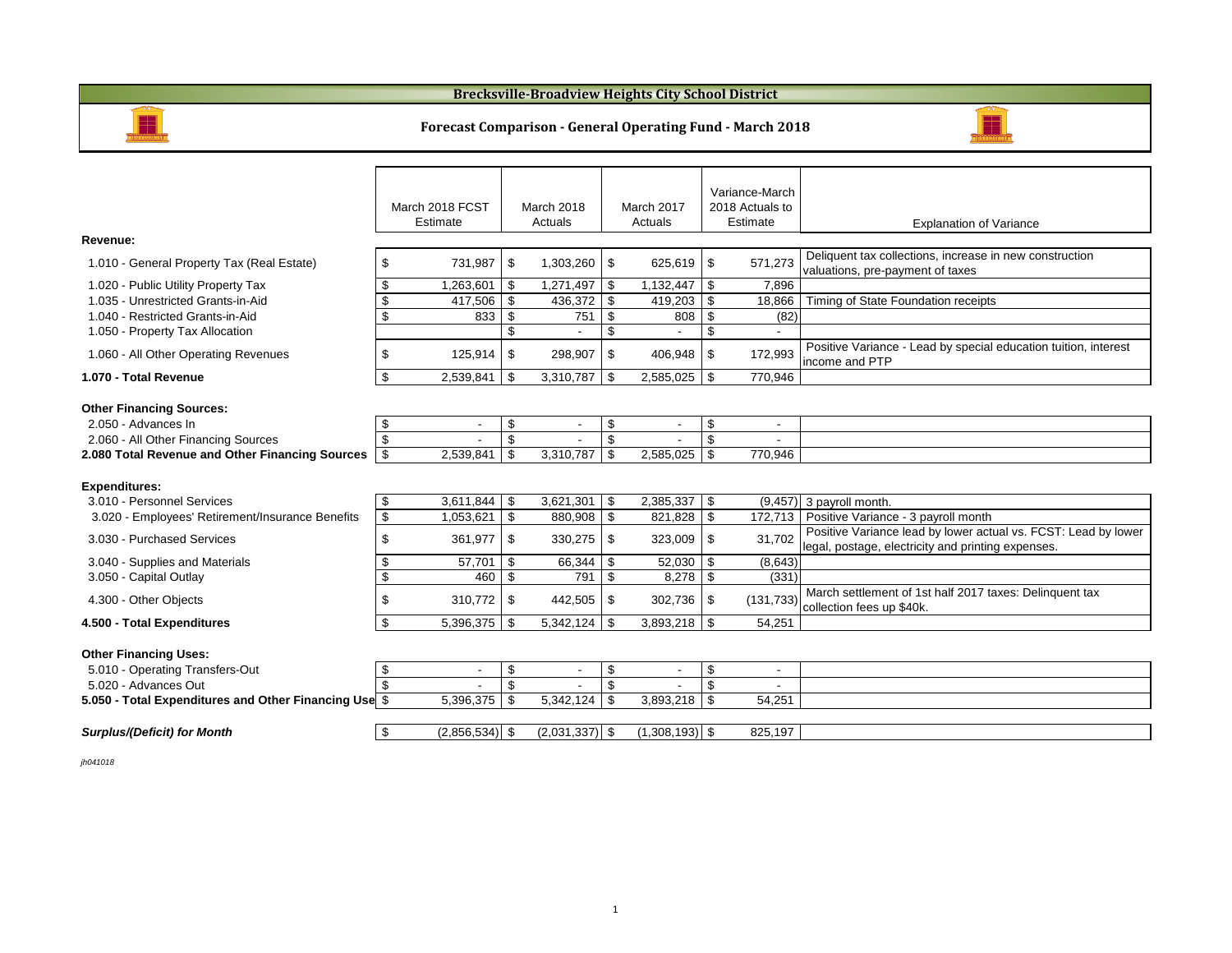## **Brecksville-Broadview Heights City School District**



## **Forecast Comparison - General Operating Fund - July to March 2018**



|                                                     |                                      |                                |                       |              | Variance-<br><b>Current FYTD</b> |                                                                                                     |
|-----------------------------------------------------|--------------------------------------|--------------------------------|-----------------------|--------------|----------------------------------|-----------------------------------------------------------------------------------------------------|
|                                                     | <b>Current FYTD FCST</b><br>Estimate | <b>Current FYTD</b><br>Actuals | Prior FYTD<br>Actuals |              | Actual to FCST<br>Estimate       | <b>Explanation of Variance</b>                                                                      |
| Revenue:                                            |                                      |                                |                       |              |                                  |                                                                                                     |
|                                                     |                                      |                                |                       |              |                                  | \$1.5MM pre-paid residential taxes, \$314k increase in delingent                                    |
| 1.010 - General Property Tax (Real Estate)          | \$<br>34,372,016                     | \$<br>36,396,619               | \$<br>31,691,660      | \$           |                                  | 2,024,603 tax collections, \$232k increase due to increase in new                                   |
| 1.020 - Public Utility Property Tax                 | $2,183,116$ \$                       | $2,191,012$ \$                 | 2,004,934             | -\$          | 7,896                            | construction valuations.                                                                            |
| 1.035 - Unrestricted Grants-in-Aid                  | \$<br>\$<br>4,022,549                | \$<br>$4,034,838$ \$           | 4,001,964             | \$           | 12,289                           | Timing of State Foundation receipts                                                                 |
|                                                     |                                      |                                |                       |              |                                  |                                                                                                     |
| 1.040 - Restricted Grants-in-Aid                    | \$<br>$7,809$ \ \$                   | $7,095$ \$                     | 7,977                 | \$           | (714)                            |                                                                                                     |
| 1.050 - Property Tax Allocation                     | \$<br>2,000,672                      | \$<br>$2,292,339$ \$           | 2,177,658             | \$           | 291,667                          | Tangible Personal Property (TPP) reimbursement.                                                     |
|                                                     |                                      |                                |                       |              |                                  | Positive variance due to higher than expected receipts: Lead by                                     |
| 1.060 - All Other Operating Revenues                | \$<br>1,034,845 \$                   | 1,296,590 \$                   | 1,525,214             | \$           |                                  | 261,745   special eduction tuition, interest income, and ADK/General<br>Tuition.                    |
| 1.070 - Total Revenue                               | \$<br>$43,621,007$ \$                | 46,218,493 \$                  | 41,409,407            | \$           | 2,597,486                        |                                                                                                     |
|                                                     |                                      |                                |                       |              |                                  |                                                                                                     |
| <b>Other Financing Sources:</b>                     |                                      |                                |                       |              |                                  |                                                                                                     |
| 2.050 - Advances In                                 | \$<br>$40,000$ \$                    | $40,000$ \ \$                  | 40,000                | \$           |                                  |                                                                                                     |
| 2.060 - All Other Financing Sources                 | \$<br>179,622 \$                     | 183,823 \$                     | $11,538$ \$           |              | 4,201                            |                                                                                                     |
| 2.080 Total Revenue and Other Financing Sources     | $\mathfrak s$<br>43,840,629          | \$<br>46,442,316 \$            | 41,460,945            | \$           | 2,601,687                        |                                                                                                     |
| <b>Expenditures:</b>                                |                                      |                                |                       |              |                                  |                                                                                                     |
| 3.010 - Personnel Services                          | 22,763,310<br>\$                     | \$<br>22,621,080 \$            | 21,886,529            | \$           | 142,230                          | Positive Variance - FCST 3.2% estimated incr in salaries                                            |
| 3.020 - Employees' Retirement/Insurance Benefits    | \$<br>7,882,551                      | \$<br>7,788,048 \$             | 7,425,443             | \$           | 94,503                           | Positive Variance - Salary-based fringe benefits.                                                   |
| 3.030 - Purchased Services                          | \$<br>$3,185,930$ \$                 | $3,236,879$ \$                 | 2,997,353             | \$           | (50, 949)                        | Higher than expected Renhill substitute expenses, natural gas,<br>and Peterson Scholarship expenses |
| 3.040 - Supplies and Materials                      | \$<br>651,303 \$                     | 713,598 \$                     | 631,036               | \$           |                                  | (62,295) Higher than expected instructional & custodial supplies                                    |
| 3.050 - Capital Outlay                              | \$<br>$59,653$ \ \$                  | $54,491$ \\$                   | 67,628                | \$           | 5,162                            |                                                                                                     |
| 4.300 - Other Objects                               | \$<br>687,725 \$                     | 799,082 \$                     | 674,909               | $\sqrt{3}$   | (111, 357)                       | Higher tax collections (regular and deliquent), Fees based on<br>total collections.                 |
| 4.500 - Total Expenditures                          | \$<br>35,230,472                     | \$<br>$35,213,178$ \$          | 33,682,898            | - \$         | 17,294                           |                                                                                                     |
| <b>Other Financing Uses:</b>                        |                                      |                                |                       |              |                                  |                                                                                                     |
| 5.010 - Operating Transfers-Out                     | \$<br>$305,725$ \$                   | $303,085$ \$                   | 304,343               | <b>\$</b>    | 2,640                            |                                                                                                     |
| 5.020 - Advances Out                                | $\mathfrak{S}$<br>$40,000$ \$        | $40,000$ \$                    | 40,000                | $\mathsf{s}$ |                                  |                                                                                                     |
| 5.050 - Total Expenditures and Other Financing Uses | \$<br>35,576,197                     | \$<br>$35,556,263$ \$          | 34,027,241            | \$           | 19,934                           |                                                                                                     |
| Surplus/(Deficit) FYTD                              | \$<br>$8,264,432$ \$                 | $10,886,053$ \$                | 7,433,704             | \$           | 2,621,621                        |                                                                                                     |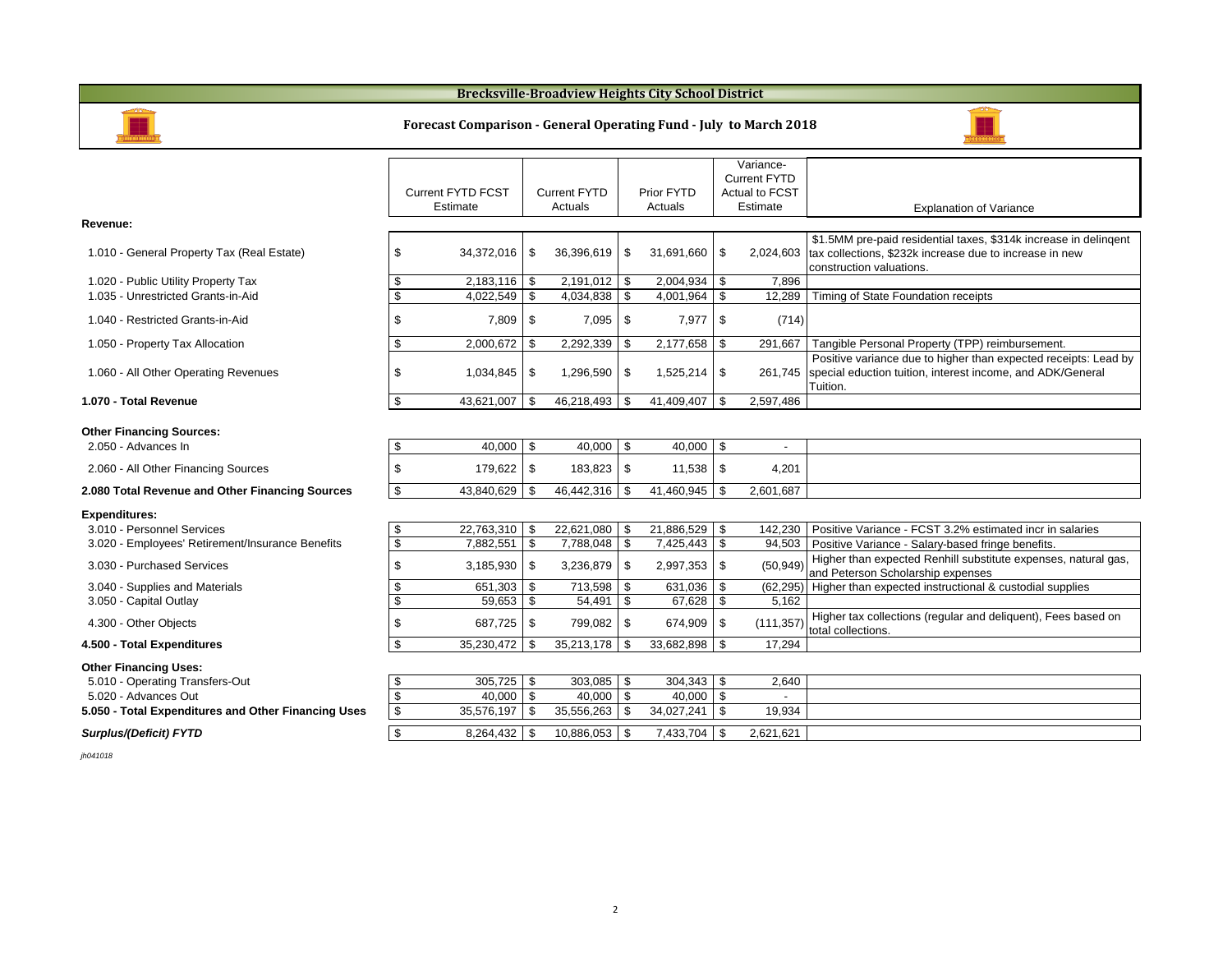|                 | <b>Brecksville-Broadview Heights City School District</b>                                       |                          |           |              |          |                                                                     |                        |                   |                    |                         |
|-----------------|-------------------------------------------------------------------------------------------------|--------------------------|-----------|--------------|----------|---------------------------------------------------------------------|------------------------|-------------------|--------------------|-------------------------|
|                 |                                                                                                 |                          |           |              |          | <b>Revenue Analysis Report - General Operating Fund Only - FY18</b> |                        |                   |                    |                         |
|                 |                                                                                                 | <b>Local Revenue</b>     |           |              | Federal  |                                                                     | <b>State Revenue</b>   |                   |                    |                         |
| 2017-2018       | <b>Taxes</b><br>Real                                                                            | Personal                 |           | <b>Other</b> |          | <b>Unrestricted</b>                                                 | <b>Property</b><br>Tax | Restricted        |                    |                         |
|                 | <b>Estate</b>                                                                                   | <b>Property</b>          | Interest  | Local        |          | Grants-<br>in-Aid                                                   | <b>Allocation</b>      | Grants-<br>in-Aid | Non-<br>Operating* | <b>Total</b><br>Revenue |
| July            | 5,515,000                                                                                       |                          | 13,794    | 155,584      | 6,659    | 421,671                                                             | $\blacksquare$         | 962               | 177,626            | 6,291,296               |
| <b>August</b>   | 8,651,202                                                                                       | 919,515                  | 17,095    | 272,936      | 9,559    | 556,714                                                             |                        | 945               | 1,996              | 10,429,962              |
| September       |                                                                                                 |                          | 9,961     | 124,574      |          | 421,676                                                             |                        | 938               |                    | 557,149                 |
| <b>October</b>  | $\overline{a}$                                                                                  | $\overline{a}$           | 23,088    | 35,920       |          | 434,958                                                             | 2,000,672              | 799               | $\overline{a}$     | 2,495,437               |
| <b>November</b> | $\overline{\phantom{a}}$                                                                        | $\overline{\phantom{a}}$ | 21,103    | 63,061       |          | 420,276                                                             | $\blacksquare$         | 629               | $\blacksquare$     | 505,069                 |
| <b>December</b> | 2,157                                                                                           |                          | 27,043    | 71,655       |          | 416,529                                                             |                        | 753               |                    | 518,137                 |
| January         | 7,562,000                                                                                       |                          | 10,318    | 30,454       | 3,611    | 509,672                                                             | 291,667                | 681               | 4,201              | 8,412,604               |
| <b>February</b> | 13,363,000                                                                                      |                          | 23,607    | 69,271       | 4,189    | 416,970                                                             |                        | 637               |                    | 13,877,674              |
| <b>March</b>    | 1,303,260                                                                                       | 1,271,497                | 46,356    | 250,214      | 2,337    | 436,372                                                             |                        | 751               |                    | 3,310,787               |
| <b>April</b>    |                                                                                                 |                          |           |              |          |                                                                     |                        |                   |                    |                         |
| <b>May</b>      |                                                                                                 |                          |           |              |          |                                                                     |                        |                   |                    |                         |
| June            |                                                                                                 |                          |           |              |          |                                                                     |                        |                   |                    |                         |
| <b>Totals</b>   | \$36,396,619                                                                                    | \$2,191,012              | \$192,364 | \$1,073,668  | \$26,356 | \$4,034,838                                                         | \$2,292,339            | \$7,095           | \$183,823          | \$46,398,114            |
| % of Total      | 78.44%                                                                                          | 4.72%                    | 0.41%     | 2.31%        | 0.06%    | 8.70%                                                               | 4.94%                  | 0.02%             | 0.40%              |                         |
|                 | *Non-Operating Revenue includes advances in, and refund of prior year expenditures.<br>jh041018 |                          |           |              |          |                                                                     |                        |                   |                    |                         |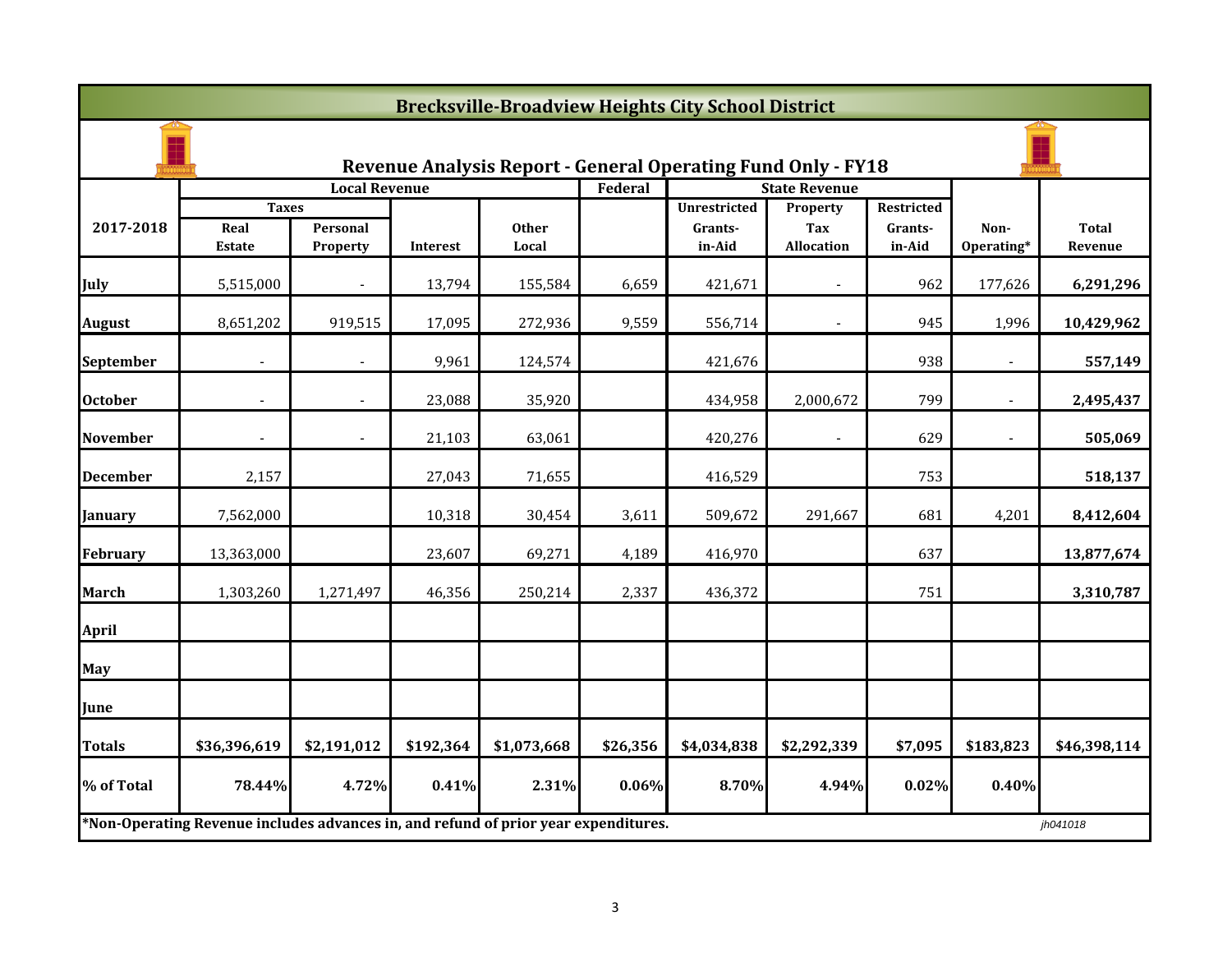|               | <b>Brecksville-Broadview Heights City School District</b>                                                                             |                 |                 |                 |           |              |                    |                                 |  |  |  |
|---------------|---------------------------------------------------------------------------------------------------------------------------------------|-----------------|-----------------|-----------------|-----------|--------------|--------------------|---------------------------------|--|--|--|
|               | <b>Expenditure Analysis Report - General Operating Fund - FY18</b>                                                                    |                 |                 |                 |           |              |                    |                                 |  |  |  |
| 2017-2018     | <b>Salaries</b>                                                                                                                       | <b>Benefits</b> | <b>Services</b> | <b>Supplies</b> | Equipment | <b>Other</b> | Non-<br>Operating* | <b>Total</b><br><b>Expenses</b> |  |  |  |
| July          | 1,911,471                                                                                                                             | 794,807         | 401,793         | 75,293          | 269       | 13,809       | 40,000             | 3,237,442                       |  |  |  |
| August        | 1,892,898                                                                                                                             | 808,951         | 398,732         | 107,200         | 15,434    | 286,996      |                    | 3,510,211                       |  |  |  |
| September     | 3,349,242                                                                                                                             | 800,922         | 303,836         | 118,497         | 6,052     | 10,696       |                    | 4,589,245                       |  |  |  |
| October       | 2,369,479                                                                                                                             | 844,151         | 461,418         | 77,842          | 13,966    | 6,786        |                    | 3,773,642                       |  |  |  |
| November      | 2,495,794                                                                                                                             | 869,938         | 284,459         | 63,098          | 6,535     | 8,239        |                    | 3,728,063                       |  |  |  |
| December      | 2,399,014                                                                                                                             | 835,123         | 294,914         | 75,005          | 7,240     | 9,573        |                    | 3,620,869                       |  |  |  |
| January       | 2,264,160                                                                                                                             | 1,067,585       | 425,789         | 68,981          | 1,238     | 14,362       |                    | 3,842,115                       |  |  |  |
| February      | 2,317,721                                                                                                                             | 885,663         | 335,663         | 61,338          | 2,966     | 6,116        |                    | 3,609,467                       |  |  |  |
| March         | 3,621,301                                                                                                                             | 880,908         | 330,275         | 66,344          | 791       | 442,505      |                    | 5,342,124                       |  |  |  |
| April         |                                                                                                                                       |                 |                 |                 |           |              |                    |                                 |  |  |  |
| May           |                                                                                                                                       |                 |                 |                 |           |              |                    | $\blacksquare$                  |  |  |  |
| June          |                                                                                                                                       |                 |                 |                 |           |              |                    | $\overline{\phantom{a}}$        |  |  |  |
| <b>TOTALS</b> | \$22,621,080                                                                                                                          | \$7,788,048     | \$3,236,879     | \$713,598       | \$54,491  | \$799,082    | \$40,000           | \$35,253,178                    |  |  |  |
| % of Total    | 64.17%                                                                                                                                | 22.09%          | 9.18%           | 2.02%           | 0.15%     | 2.27%        | 0.11%              |                                 |  |  |  |
|               | *Non-Operating expenses include advances and transfers out.<br>Operating Fund includes General Fund (001) only for FY2018<br>jh041018 |                 |                 |                 |           |              |                    |                                 |  |  |  |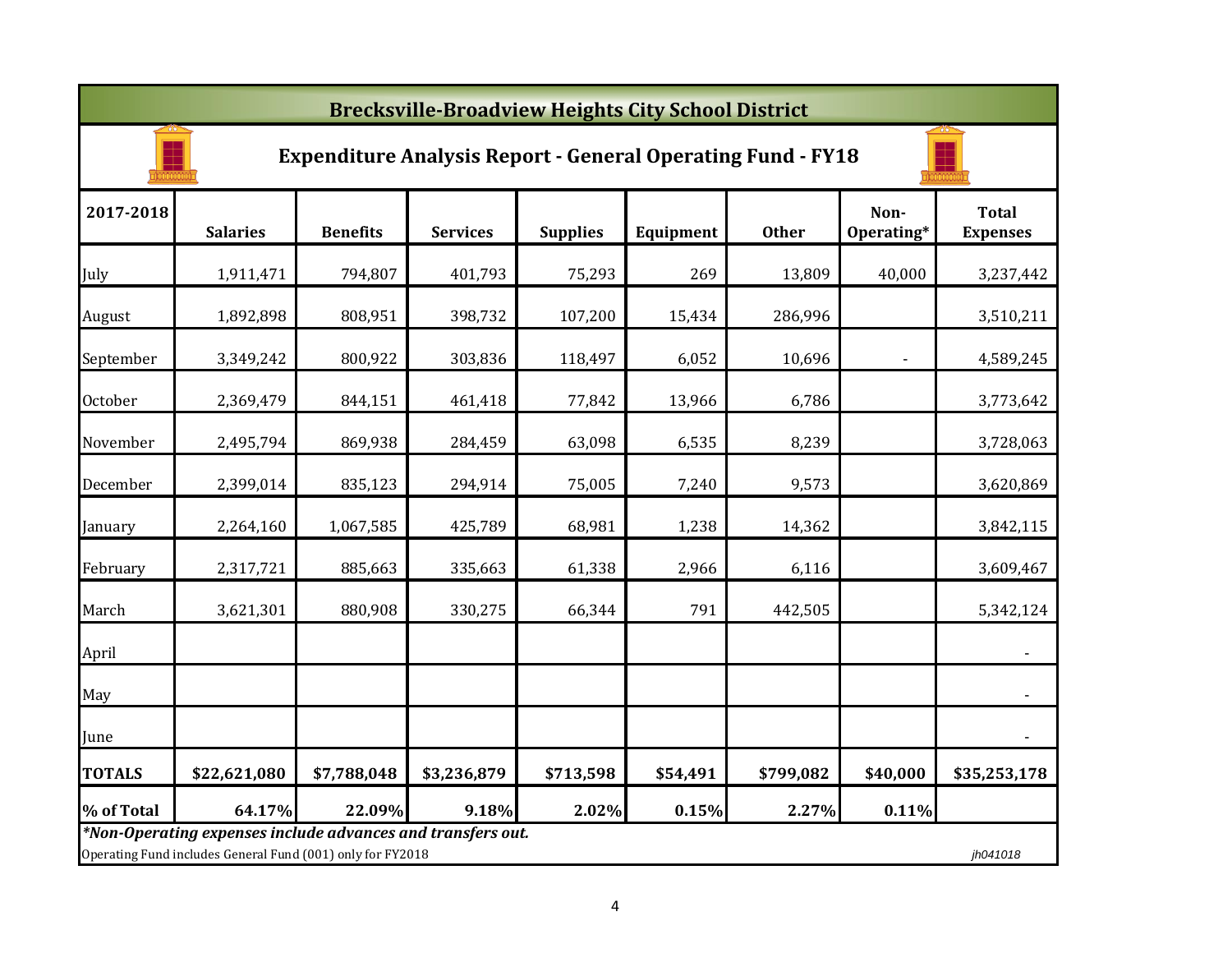# **Brecksville-Broadview Heights City School District**



*jh041018*

|                 | "where fine education is a heritage"    |                                                |                            |                                                         |                                |                                                             |                                                 |                                       |                                                      |
|-----------------|-----------------------------------------|------------------------------------------------|----------------------------|---------------------------------------------------------|--------------------------------|-------------------------------------------------------------|-------------------------------------------------|---------------------------------------|------------------------------------------------------|
|                 | <b>Fund Fund Name</b>                   | <b>Beginning</b><br><b>Balance</b><br>7/1/2017 | Monthly<br><b>Receipts</b> | <b>Fiscal Year</b><br><b>To Date</b><br><b>Receipts</b> | Monthly<br><b>Expenditures</b> | <b>Fiscal Year</b><br><b>To Date</b><br><b>Expenditures</b> | <b>Current</b><br><b>Fund</b><br><b>Balance</b> | <b>Current</b><br><b>Encumbrances</b> | <b>Unencumbered</b><br><b>Fund</b><br><b>Balance</b> |
| 001             | General Fund                            | \$11,855,907.14                                | \$3,310,786.58             | \$46,442,315.39                                         | \$5,342,123.70                 | \$35,556,263.04                                             | \$22,741,959.49                                 | \$1,245,013.64                        | \$21,496,945.85                                      |
| 002             | <b>Bond Retirement</b>                  | \$3,761,382.84                                 | \$108,891.03               | \$2,740,388.55                                          | \$0.00                         | \$2,419,725.84                                              | 4,082,045.55                                    | \$0.00                                | 4,082,045.55                                         |
| 003             | Permanent Improvement                   | \$1,519,645.15                                 | \$77,205.57                | \$1,745,844.25                                          | \$39,420.77                    | \$1,270,309.87                                              | 1,995,179.53                                    | \$130,842.65                          | 1,864,336.88                                         |
| 004             | <b>Building Fund</b>                    | \$151,453.36                                   | \$20,000.00                | \$45,000.00                                             | \$0.00                         | \$0.00                                                      | 196,453.36                                      | \$0.00                                | 196,453.36                                           |
| 006             | Food Service                            | \$315,666.75                                   | \$161,523.08               | \$1,037,274.55                                          | \$154,420.24                   | \$1,023,353.60                                              | 329,587.70                                      | \$223,017.94                          | 106,569.76                                           |
| 007             | <b>Special Trust</b>                    | \$130,277.15                                   | \$3,133.18                 | \$5,825.81                                              | \$158.15                       | \$73,263.41                                                 | 62,839.55                                       | \$1,817.63                            | 61,021.92                                            |
| 009             | <b>Uniform Supplies</b>                 | \$165,005.24                                   | \$10,680.80                | \$236,418.76                                            | \$8,251.77                     | \$211,851.15                                                | 189,572.85                                      | \$27,182.95                           | 162,389.90                                           |
| 014             | Rotary - Internal Services              | \$151,598.57                                   | \$50,983.55                | \$293,664.87                                            | \$84,967.11                    | \$167,515.55                                                | 277,747.89                                      | \$33,029.78                           | 244,718.11                                           |
| 018             | Public School Support                   | \$145,243.95                                   | \$8,424.67                 | \$82,398.08                                             | \$11,165.39                    | \$58,059.49                                                 | 169,582.54                                      | \$24,319.11                           | 145,263.43                                           |
| 019             | Other Grants                            | \$169,007.44                                   | \$11,271.50                | \$62,445.23                                             | \$7,108.48                     | \$55,625.69                                                 | 175,826.98                                      | \$19,851.48                           | 155,975.50                                           |
| 02 <sub>C</sub> | Child Care Fund                         | \$227,513.70                                   | \$46,031.05                | \$389,504.84                                            | \$41,124.56                    | \$315,067.12                                                | 301,951.42                                      | \$3,413.55                            | 298,537.87                                           |
| 022             | Unclaimed Funds                         | \$142,000.00                                   | \$0.00                     | (\$142,000.00)                                          | \$0.00                         | \$0.00                                                      | 0.00                                            | \$0.00                                | 0.00                                                 |
| 200             | <b>Student Managed Funds</b>            | \$146,605.11                                   | \$30,165.94                | \$200,621.25                                            | \$33,276.56                    | \$165,009.53                                                | 182,216.83                                      | \$48,502.45                           | 133,714.38                                           |
| 300             | <b>District Managed Funds</b>           | \$235,318.82                                   | \$32,734.43                | \$347,424.74                                            | \$50,564.06                    | \$367,615.75                                                | 215,127.81                                      | \$84,352.17                           | 130,775.64                                           |
| 401             | <b>Auxiliary Services</b>               | \$43,666.45                                    | \$124.97                   | \$166,975.24                                            | \$9,994.85                     | \$128,529.47                                                | 82,112.22                                       | \$57,254.31                           | 24,857.91                                            |
| 451             | OneNet (Data Communication)             | \$0.00                                         | \$5,400.00                 | \$10,800.00                                             | \$5,400.00                     | \$10,800.00                                                 | 0.00                                            | \$0.00                                | 0.00                                                 |
| 49 <sup>c</sup> | Miscellaneous State Grants              | \$1,554.14                                     | \$0.00                     | \$71,800.00                                             | \$7,016.48                     | \$87,392.44                                                 | (14, 038.30)                                    | \$11,329.25                           | (25, 367.55)                                         |
| 516             | <b>IDEA-B</b>                           | \$35,208.12                                    | \$141,390.82               | \$356,136.84                                            | \$67,164.34                    | \$458,509.30                                                | (67, 164.34)                                    | \$263,509.84                          | (330, 674.18)                                        |
| 551             | Title III - Limited English Proficiency | \$0.00                                         | \$83.06                    | \$5,000.00                                              | \$0.00                         | \$5,000.00                                                  | 0.00                                            | \$0.00                                | 0.00                                                 |
| 572             | Title I - Disadvantaged Children        | ( \$9,098.10)                                  | \$30,607.06                | \$150,841.30                                            | \$21,627.29                    | \$124,166.40                                                | 17,576.80                                       | \$315.00                              | 17,261.80                                            |
| 587             | Preschool                               | \$0.00                                         | \$0.00                     | \$0.00                                                  | \$0.00                         | \$0.00                                                      | 0.00                                            | \$0.00                                | 0.00                                                 |
| 590             | Title II-A - Improving Teacher Quality  | \$74.67                                        | \$0.00                     | \$11,026.63                                             | \$7,100.00                     | \$18,495.66                                                 | (7, 394.36)                                     | \$2,293.00                            | (9,687.36)                                           |
| 599             | Miscellaneous Federal Grants            | $(*7,791.89)$                                  | \$0.00                     | \$83,112.90                                             | \$9,211.45                     | \$86,173.99                                                 | (10, 852.98)                                    | \$10,443.99                           | (21, 296.97)                                         |
|                 |                                         |                                                |                            |                                                         |                                |                                                             |                                                 |                                       |                                                      |
|                 | <b>Grand Totals (ALL Funds)</b>         | \$19,180,238.61                                | \$4,049,437.29             | \$54,342,819.23                                         | \$5.900.095.20                 | \$42,602,727.30                                             | \$30,920,330.54                                 | \$2,186,488.74                        | \$28,733,841.80                                      |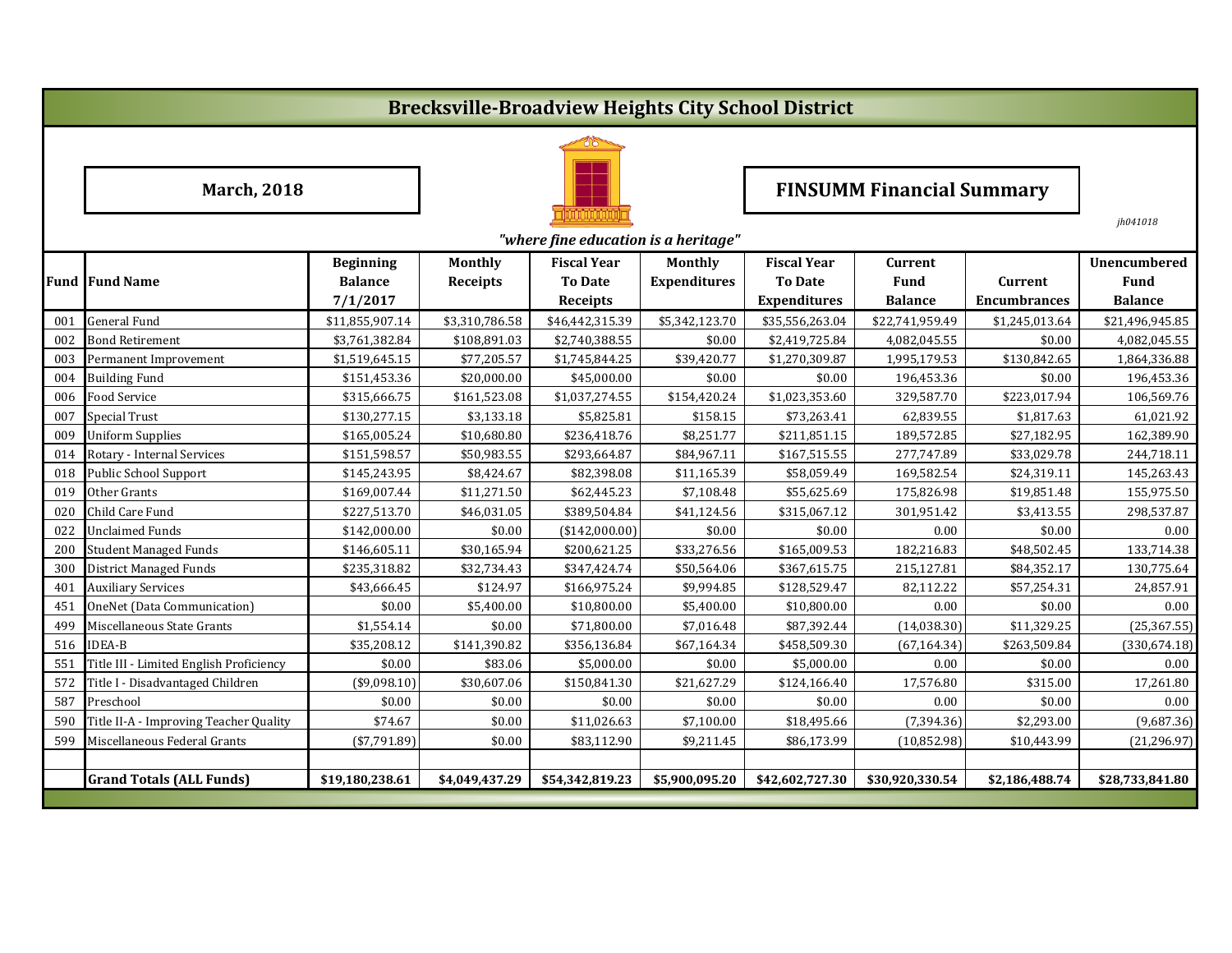# *Brecksville-Broadview Heights Board of Education*

# *Record of Advances for 2017/2018*



| <b>ADVANCE RETURN</b> |  |  |  |  |  |  |  |  |
|-----------------------|--|--|--|--|--|--|--|--|
| <b>Amount</b>         |  |  |  |  |  |  |  |  |
| \$40,000.00           |  |  |  |  |  |  |  |  |
|                       |  |  |  |  |  |  |  |  |
|                       |  |  |  |  |  |  |  |  |
|                       |  |  |  |  |  |  |  |  |
|                       |  |  |  |  |  |  |  |  |
|                       |  |  |  |  |  |  |  |  |
| \$40,000.00           |  |  |  |  |  |  |  |  |
| \$0.00                |  |  |  |  |  |  |  |  |
| jh041018              |  |  |  |  |  |  |  |  |
|                       |  |  |  |  |  |  |  |  |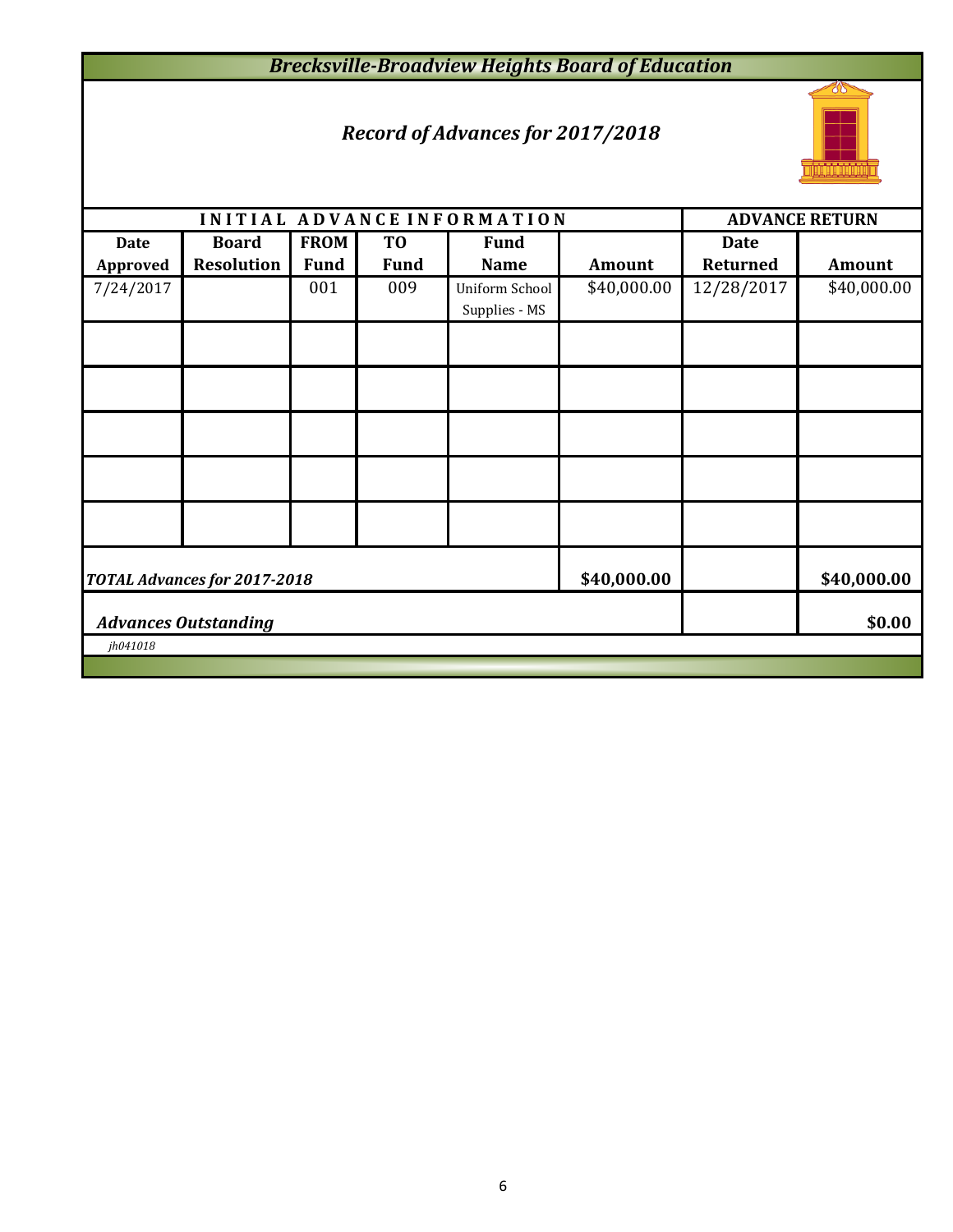## *Brecksville-Broadview Heights Board of Education*



## *Approved Funds for 2017/2018*



|             | This report is a listing of all grant funds authorized and received throughout the 2017/2018 fiscal year. |                   |                   |                 |                 |
|-------------|-----------------------------------------------------------------------------------------------------------|-------------------|-------------------|-----------------|-----------------|
|             |                                                                                                           | <b>Authorized</b> | <b>Non-Public</b> | Monthly         | Amount          |
| <b>Fund</b> | <b>Description</b>                                                                                        | <b>Amount</b>     | <b>Authorized</b> | Amount          | Received        |
|             |                                                                                                           |                   | Amount            | <b>Received</b> | Project-To-Date |
|             | <b>State Grants</b>                                                                                       |                   |                   |                 |                 |
|             | 451/9018 Network Connectivity Subsidy 9018                                                                | \$10,800.00       | \$0.00            | \$5,400.00      | \$10,800.00     |
|             | <b>Auxiliary Services</b>                                                                                 |                   |                   |                 |                 |
|             | 401/9018 Assumption                                                                                       | \$121,300.00      | \$0.00            | \$124.97        | \$79,303.77     |
|             | <b>CAPA</b>                                                                                               |                   |                   |                 |                 |
| 499/9118    | Ohio Dept. of Health Tobacco Use Prevention<br>and Cessation                                              | \$80,000.00       | \$0.00            | \$0.00          | \$0.00          |
|             | <b>Total State Funds</b>                                                                                  | \$212,100.00      | \$0.00            | \$5,524.97      | \$90,103.77     |
|             | <b>Federal Grants</b>                                                                                     |                   |                   |                 |                 |
|             | 516/9018 IDEA-B Special Education FY18                                                                    | \$779,949.26      | \$0.00            | \$141,390.82    | \$356,136.84    |
|             | 551/9018 Title III Limited English Proficiency FY18                                                       | \$25,160.37       | \$0.00            | \$83.06         | \$5,000.00      |
|             | 551/9118 Title III immigrant (new in FY18)                                                                | \$3,182.79        | \$0.00            | \$0.00          | \$0.00          |
|             | 572/9018 Title I FY18                                                                                     | \$273,463.39      | \$0.00            | \$30,607.06     | \$150,841.30    |
|             | 587/9018 Preschool Special Education FY18                                                                 | \$18,755.02       | \$0.00            | \$0.00          | \$0.00          |
|             | 590/9018 Title II-A Improving Teacher Quality FY18                                                        | \$76,458.05       | \$0.00            | \$0.00          | \$11,101.30     |
|             | 599/9118 Title IV-A Student Supp/Academic Enrich (new FY18)                                               | \$10,000.00       | \$0.00            | \$0.00          | \$0.00          |
|             | 599/9018 CAPA Drug-Free Communities FY18                                                                  | \$137,194.21      | \$0.00            | \$0.00          | \$83,112.90     |
|             | <b>Total Federal Funds</b>                                                                                | \$1,324,163.09    | \$0.00            | \$172,080.94    | \$606,192.34    |
| jh021918    |                                                                                                           |                   |                   |                 |                 |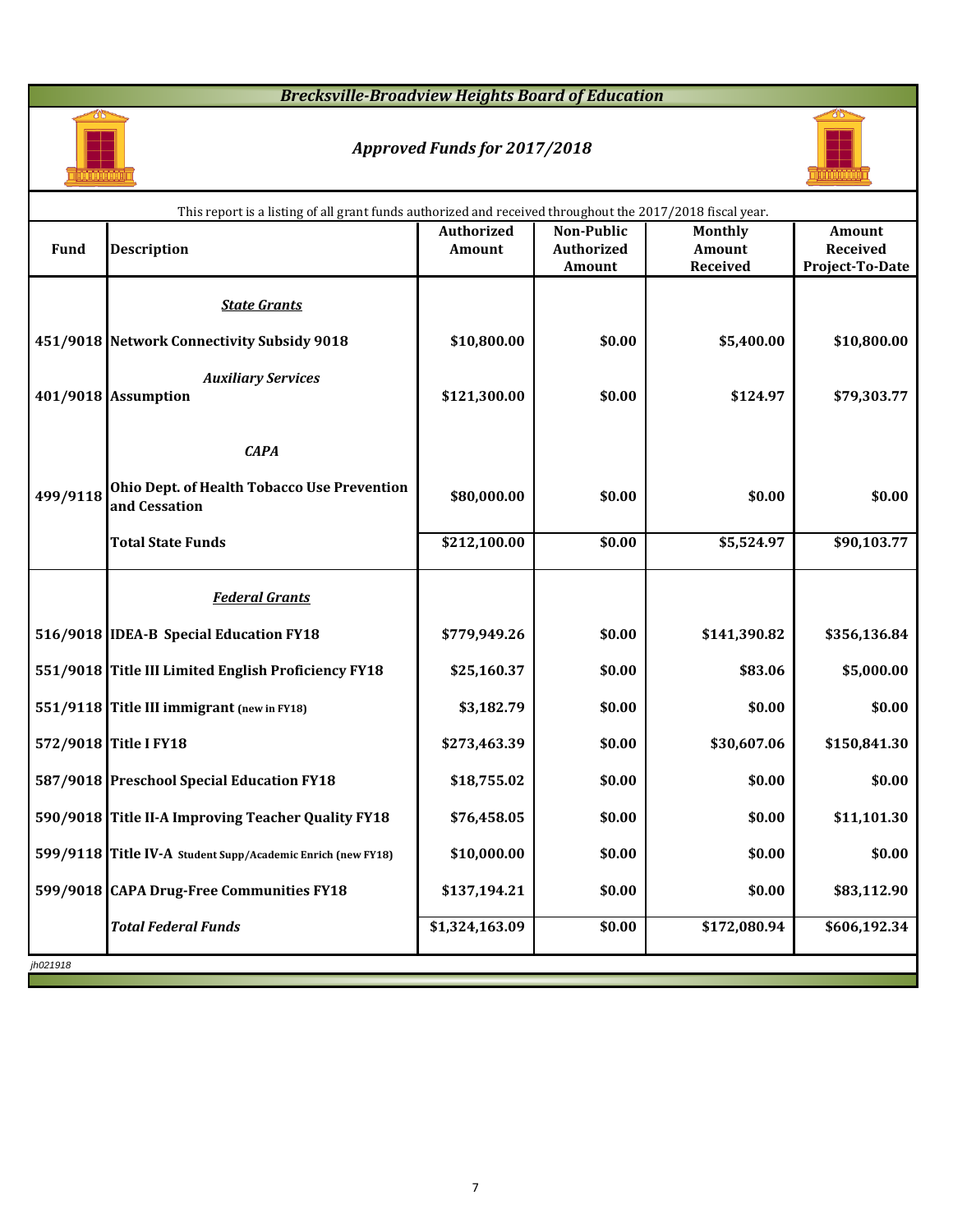|                                                       | <b>Brecksville-Broadview Heights City School District</b> |                     |                     |
|-------------------------------------------------------|-----------------------------------------------------------|---------------------|---------------------|
|                                                       | <b>Cash Reconciliation</b>                                |                     |                     |
|                                                       | March 31, 2018                                            |                     |                     |
| <b>FINSUM Balance</b>                                 |                                                           |                     | \$<br>30,920,330.54 |
| <b>Bank Balance:</b>                                  |                                                           |                     |                     |
| Citizens Bank - General                               |                                                           | \$<br>5,820,355.43  |                     |
| <b>Investments:</b>                                   |                                                           |                     |                     |
| Citizens Bank - Interest Checking                     | 8,012,342.26                                              |                     |                     |
| <b>STAR Ohio</b>                                      | 2,016,952.60                                              |                     |                     |
| Meeder Investment Management                          | 11,240,938.83                                             |                     |                     |
| <b>First Federal</b>                                  | 4,010,974.66                                              |                     |                     |
|                                                       |                                                           | \$<br>25,281,208.35 |                     |
| <b>Petty Cash:</b>                                    |                                                           |                     |                     |
| Chippewa                                              | 100.00                                                    |                     |                     |
| <b>Highland Drive</b>                                 | 100.00                                                    |                     |                     |
| Hilton<br><b>Central School</b>                       | 100.00<br>100.00                                          |                     |                     |
| Middle School                                         | 150.00                                                    |                     |                     |
| <b>Student Activity</b>                               | 300.00                                                    |                     |                     |
| <b>High School</b>                                    | 150.00                                                    |                     |                     |
| Transportation                                        | 150.00                                                    |                     |                     |
| <b>Board Office</b>                                   | 150.00                                                    |                     |                     |
| Beekeepers                                            | 150.00                                                    |                     |                     |
|                                                       |                                                           | \$<br>1,450.00      |                     |
| <b>Change Fund:</b>                                   |                                                           |                     |                     |
| Middle School Athletics                               | Returned 3/9/18                                           |                     |                     |
| Middle School Concessions                             | 150.00                                                    |                     |                     |
| <b>High School Athletics</b>                          | 4,500.00                                                  |                     |                     |
| <b>Food Services</b>                                  | 772.00                                                    |                     |                     |
|                                                       |                                                           | \$<br>5,422.00      |                     |
| Less: Outstanding Checks-Citizens Bank (General Fund) |                                                           | (188, 105.24)       |                     |
|                                                       |                                                           |                     |                     |
| <b>Bank Balance</b>                                   |                                                           |                     | \$<br>30,920,330.54 |

*jh041018*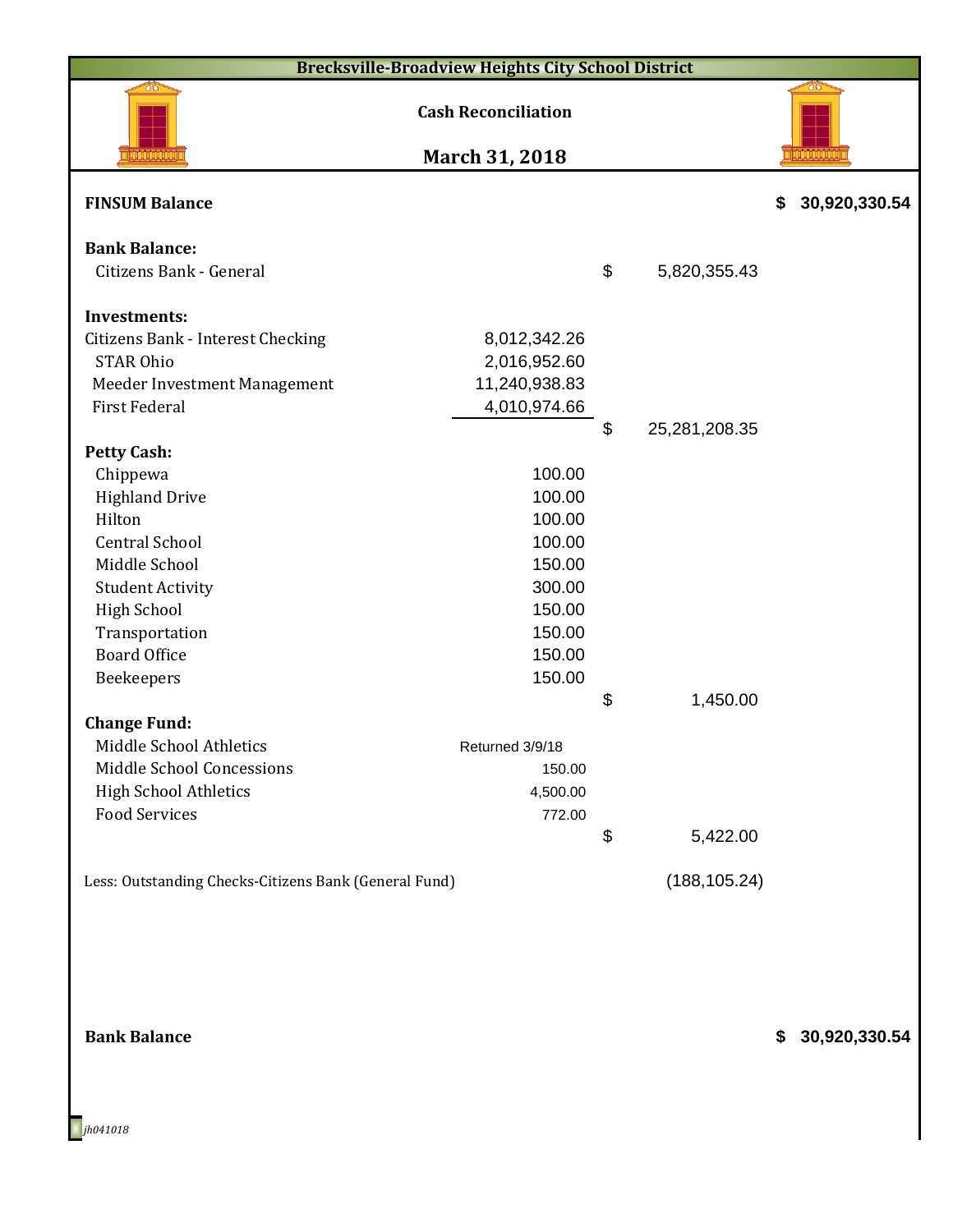|               | <b>Brecksville-Broadview Heights City School District</b> |                             |                                  |                           |                                      |                                      |                                |                                       |                    |  |  |
|---------------|-----------------------------------------------------------|-----------------------------|----------------------------------|---------------------------|--------------------------------------|--------------------------------------|--------------------------------|---------------------------------------|--------------------|--|--|
|               |                                                           |                             |                                  |                           |                                      |                                      |                                |                                       |                    |  |  |
|               | 31-Mar-18                                                 |                             |                                  |                           |                                      |                                      | <b>Appropriation Summary</b>   |                                       |                    |  |  |
|               |                                                           |                             |                                  | <u>MATHIAN N</u>          |                                      |                                      |                                | jh041018                              |                    |  |  |
|               | "where fine education is a heritage"                      |                             |                                  |                           |                                      |                                      |                                |                                       |                    |  |  |
|               |                                                           |                             | <b>Prior FY</b>                  |                           | <b>FYTD</b>                          | <b>MTD</b>                           |                                | <b>FYTD</b>                           | <b>FYTD</b>        |  |  |
| Fund          |                                                           | <b>FYTD</b><br>Appropriated | Carryover<br><b>Encumbrances</b> | <b>FYTD</b><br>Expendable | <b>Actual</b><br><b>Expenditures</b> | <b>Actual</b><br><b>Expenditures</b> | Current<br><b>Encumbrances</b> | <b>Unencumbered</b><br><b>Balance</b> | Percent<br>Exp/Enc |  |  |
| 001           | <b>General Fund</b>                                       | \$47,638,359.00             | \$285,158.50                     | \$47,923,517.50           | \$35,556,263.04                      | \$5,342,123.70                       | \$1,245,013.64                 | 11,122,240.82                         | 76.79%             |  |  |
| 002           | <b>Bond Retirement</b>                                    | \$3,012,889.00              | \$0.00                           | 3,012,889.00              | \$2,419,725.84                       | \$0.00                               | \$0.00                         | 593,163.16                            | 80.31%             |  |  |
| 003           | Permanent Improvement                                     | \$1,887,935.00              | \$361,692.65                     | 2,249,627.65              | \$1,270,309.87                       | \$39,420.77                          | \$130,842.65                   | 848,475.13                            | 62.28%             |  |  |
| 004           | <b>Building Fund</b>                                      | \$0.00                      | \$0.00                           | 0.00                      | \$0.00                               | \$0.00                               | \$0.00                         | 0.00                                  | 0.00%              |  |  |
| 006           | Food Service                                              | \$1,641,100.00              | \$0.00                           | 1,641,100.00              | \$1,023,353.60                       | \$154,420.24                         | \$223,017.94                   | 394,728.46                            | 75.95%             |  |  |
| 007           | <b>Special Trust</b>                                      | \$82,402.00                 | \$0.00                           | 82,402.00                 | \$73,263.41                          | \$158.15                             | \$1,817.63                     | 7,320.96                              | 91.12%             |  |  |
| 009           | <b>Uniform Supplies</b>                                   | \$261,247.00                | \$0.00                           | 261,247.00                | \$211,851.15                         | \$8,251.77                           | \$27,182.95                    | 22,212.90                             | 91.50%             |  |  |
| 014           | Rotary - Internal Services                                | \$445,661.00                | \$1,225.00                       | 446,886.00                | \$167,515.55                         | \$84,967.11                          | \$33,029.78                    | 246,340.67                            | 44.88%             |  |  |
| 018           | Public School Support                                     | \$151,449.00                | \$3,217.78                       | 154,666.78                | \$58,059.49                          | \$11,165.39                          | \$24,319.11                    | 72,288.18                             | 53.26%             |  |  |
| 019           | Other Grants                                              | \$113,762.25                | \$7,280.42                       | 121,042.67                | \$55,625.69                          | \$7,108.48                           | \$19,851.48                    | 45,565.50                             | 62.36%             |  |  |
| 020           | Child Care - Beekeepers Fund                              | \$495,167.00                | \$4,046.22                       | 499,213.22                | \$315,067.12                         | \$41,124.56                          | \$3,413.55                     | 180,732.55                            | 63.80%             |  |  |
| 022           | <b>Unclaimed Funds</b>                                    | \$0.00                      | \$0.00                           | 0.00                      | \$0.00                               | \$0.00                               | \$0.00                         | 0.00                                  | 0.00%              |  |  |
| 200           | <b>Student Managed Funds</b>                              | \$362,766.00                | \$912.50                         | 363,678.50                | \$165,009.53                         | \$33,276.56                          | \$48,502.45                    | 150,166.52                            | 58.71%             |  |  |
| 300           | District Managed Funds                                    | \$568,025.00                | \$13,303.75                      | 581,328.75                | \$367,615.75                         | \$50,564.06                          | \$84,352.17                    | 129,360.83                            | 77.75%             |  |  |
| 401           | <b>Auxiliary Services</b>                                 | \$258,079.05                | \$43,380.70                      | 301,459.75                | \$128,529.47                         | \$9,994.85                           | \$57,254.31                    | 115,675.97                            | 61.63%             |  |  |
| 451           | OneNet (Data Communication)                               | \$10,800.00                 | \$0.00                           | 10,800.00                 | \$10,800.00                          | \$5,400.00                           | \$0.00                         | 0.00                                  | 0.00%              |  |  |
| 499           | Miscellaneous State Grants                                | \$118,554.14                | \$13,000.00                      | 131,554.14                | \$87,392.44                          | \$7,016.48                           | \$11,329.25                    | 32,832.45                             | 75.04%             |  |  |
| 516           | <b>IDEA-B</b>                                             | \$756,943.40                | \$36,698.00                      | 793,641.40                | \$458,509.30                         | \$67,164.34                          | \$263,509.84                   | 71,622.26                             | 90.98%             |  |  |
| 551           | Title III - Limited English Proficiency                   | \$19,948.48                 | \$0.00                           | 19,948.48                 | \$5,000.00                           | \$0.00                               | \$0.00                         | 14,948.48                             | 25.06%             |  |  |
| 572           | Title I - Disadvantaged Children                          | \$324,322.41                | \$0.00                           | 324,322.41                | \$124,166.40                         | \$21,627.29                          | \$315.00                       | 199,841.01                            | 38.38%             |  |  |
| 587           | Preschool                                                 | \$18,755.02                 | \$0.00                           | 18,755.02                 | \$0.00                               | \$0.00                               | \$0.00                         | 18,755.02                             | 0.00%              |  |  |
| 590           | Title II-A - Improving Teacher Quality                    | \$76,833.70                 | \$0.00                           | 76,833.70                 | \$18,495.66                          | \$7,100.00                           | \$2,293.00                     | 56,045.04                             | 27.06%             |  |  |
| 599           | Miscellaneous Federal Grants                              | \$190,653.91                | \$571.28                         | 191,225.19                | \$86,173.99                          | \$9,211.45                           | \$10,443.99                    | 94,607.21                             | 50.53%             |  |  |
| <b>Totals</b> |                                                           | \$58,435,652.36             | \$770,486.80                     | \$59,206,139.16           | \$42,602,727.30                      | \$5,900,095.20                       | \$2,186,488.74                 | \$14,416,923.12                       | 75.65%             |  |  |
|               |                                                           |                             |                                  |                           |                                      |                                      |                                |                                       |                    |  |  |